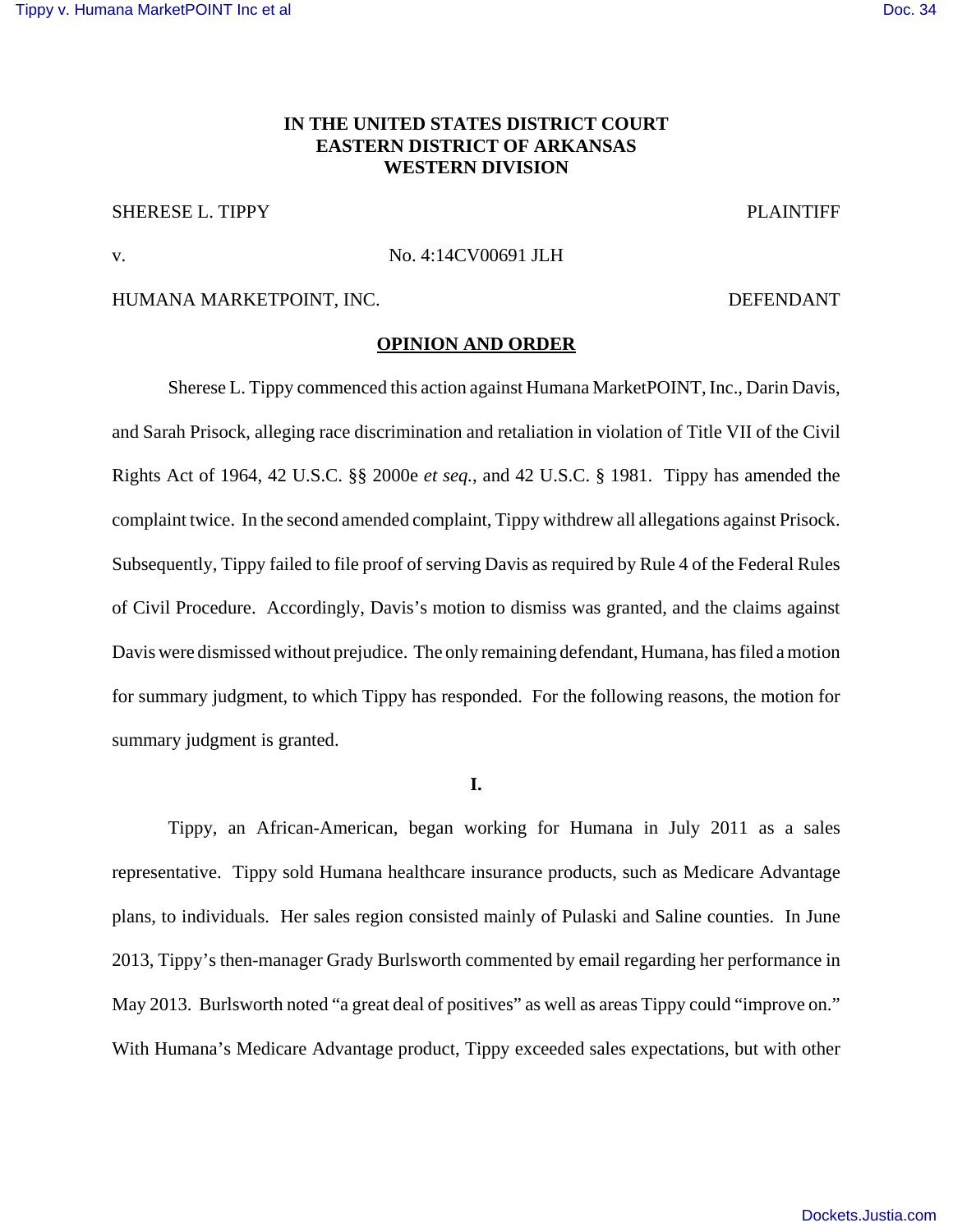products, she fell short by more than half.<sup>1</sup> Burlsworth made several suggestions to improve Tippy's other product sales before closing on a note of encouragement, saying, "I know that June will be a spectacular month for you." On the second Monday in July 2013, Burlsworth emailed Tippy regarding her June performance. He opened by acknowledging that "June was not the month that either of us wanted." Tippy closed the month with four Medicare Advantage sales and two other product sales earning \$1,078 in commission. Burlsworth told Tippy that he wanted Tippy to make a goal of selling four Medicare Advantage products and four other products with at least \$750 in commission by the end of the week. The following Monday, Burlsworth emailed Tippy because he was concerned with her lack of other product sales for July. Tippy had not met the goal Burlsworth had given her and continued to sit at zero other product sales. Burlsworth noted that Tippy's sales history demonstrated that she was more than capable of reaching the sales and commission expectations. Although Burlsworth assured Tippy that he had faith in her, he said that he needed to see significant improvement from her.

Toward the end of July 2013, Davis became Tippy's manager. Tippy describes their relationship as tense from the beginning. According to Tippy, when Davis first became her manager, he questioned why Humana considered her a productive employee because he did not think she was productive. Near the end of October 2013, a sales representative in Texarkana was terminated. Davis asked Tippy to help Humana cover that region temporarily, and Tippy agreed. Davis assigned her the former sales representative's leads in Texarkana, but Tippy was still responsible for her

<sup>&</sup>lt;sup>1</sup> Each month, Humana expected its sales representatives to sell at least 10 Medicare Advantage products and a total of 14 other products earning \$2,000 in commission. In May, Tippy sold 13 Medicare Advantage products but only 6 other products and earned \$624 in commission. Tippy testified that Humana prioritized Medicare Advantage product sales over other product sales by heavily grading its sales representatives on Medicare Advantage product sales.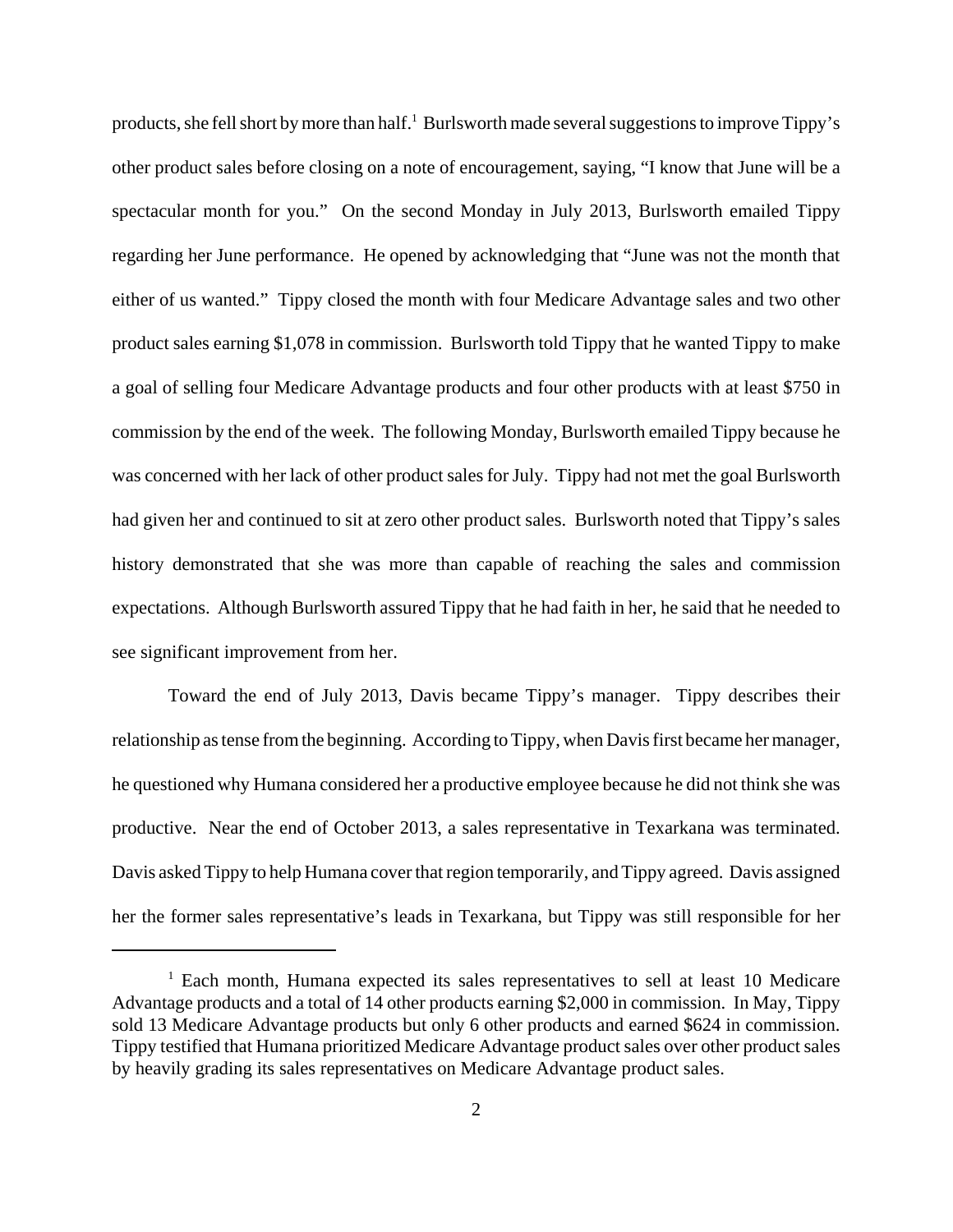normal region of Pulaski and Saline counties. The additional assignment required Tippy to travel approximately 140 miles each way from Little Rock to Texarkana about two times each week. Davis recommended that Tippy condense the Texarkana sales leads to a couple days a week and told her she could get a hotel room while in Texarkana. Humana reimbursed Tippy for her mileage driving to Texarkana, but Humana would not reimburse her for any hotel expenses. However, Tippy states that she does not attribute Humana's refusal to reimburse hotel expenses to her race.

In January 2014, Davis emailed Tippy recapping the annual election period—an open enrollment period where individuals may enroll in Medicare Advantage plans. Davis noted that Tippy as well as nearly all Humana sales representatives fell short of Humana's goal for Medicare Supplement products. Davis recognized that Tippy was "spread . . . a little thin" with the Texarkana assignment but wanted her to continue to focus on that area in 2014. Davis also expressed concern that "quite a few" of Tippy's customers complained that they could not reach her. In March 2014, Davis reached out to Tippy regarding her February sales. Tippy did not reach any of the three goals that had been set for her. Davis also sent an email to Tippy in March 2014 to address complaints made by some of Tippy's customers. Davis emphasized the need to stay in touch with customers and return customer calls.

Beginning in May 2014, Tippy requested several accommodations in order to alleviate some of the burden from the additional obligations. Tippy states that she agreed to the Texarkana assignment with the understanding that Davis would make adjustments to her outstanding job duties. Tippy requested that Davis excuse her every other Monday from the mandatory sales meeting held weekly in Little Rock. Tippy thought this would be possible because three other sales representatives with regions outside of central Arkansas were only required to attend sales meetings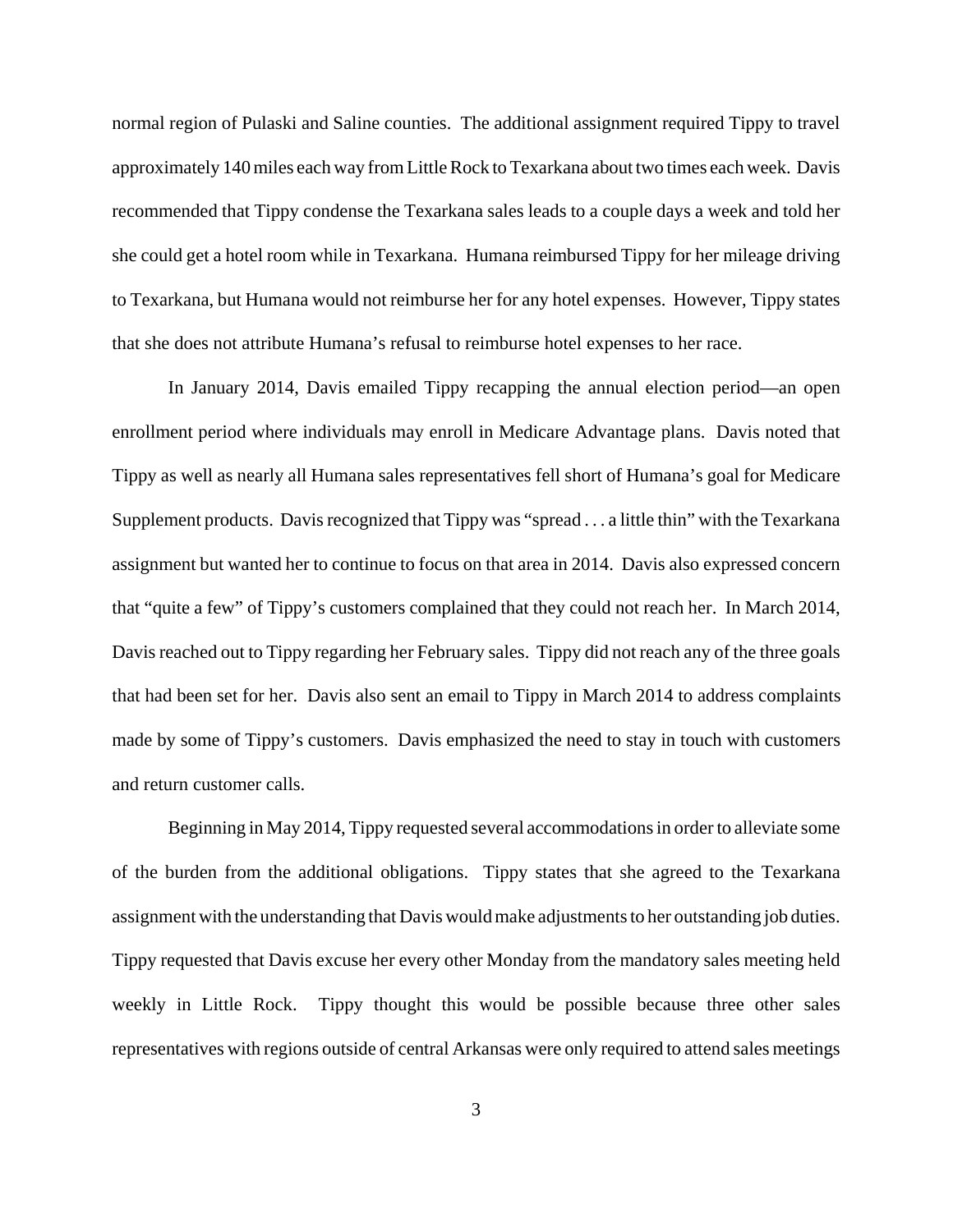in Little Rock every other week. Davis did not allow Tippy the same arrangement. Tippy also requested that she be permitted to work from home every other Monday. Davis also denied this accommodation. Finally, Tippy asked Davis if she could have a reprieve from the expectation of completing five community based marketing events each month. Tippy believed that one of her colleagues was permitted such an accommodation because, like her, he serviced a region outside central Arkansas. She told Davis that she would like the accommodation so that she might have sales numbers like her colleague. Davis told Tippy that the same number of marketing events was expected of the colleague but that he was not disciplined because he otherwise met his sales goals each month.

Around the same time as these requests, Tippy communicated with Davis by email to express concern regarding unresolved issues complicating their work relationship. Tippy told Davis that he seemed dismissive toward her in meetings, spoke to her unprofessionally when he raised his voice while sorting out a dispute between herself and another employee, and treated her coldly by requesting that another employee sit between them during a meeting. On July 1, 2014, Davis intercepted a draft email that Tippy had inadvertently printed. In the draft email, Tippy reiterated some of the same issues that she had mentioned in the previous email. She also expressed frustration that Davis was not giving her the support that she was requesting to help her manage the Texarkana assignment. After Davis read the email, Tippy says that he reacted very angrily and demanded that they meet. Tippy felt that the meeting was very contentious and that she should take some time off. On July 6, 2014, Tippy requested 120 hours of paid time off beginning July 7, which Davis approved.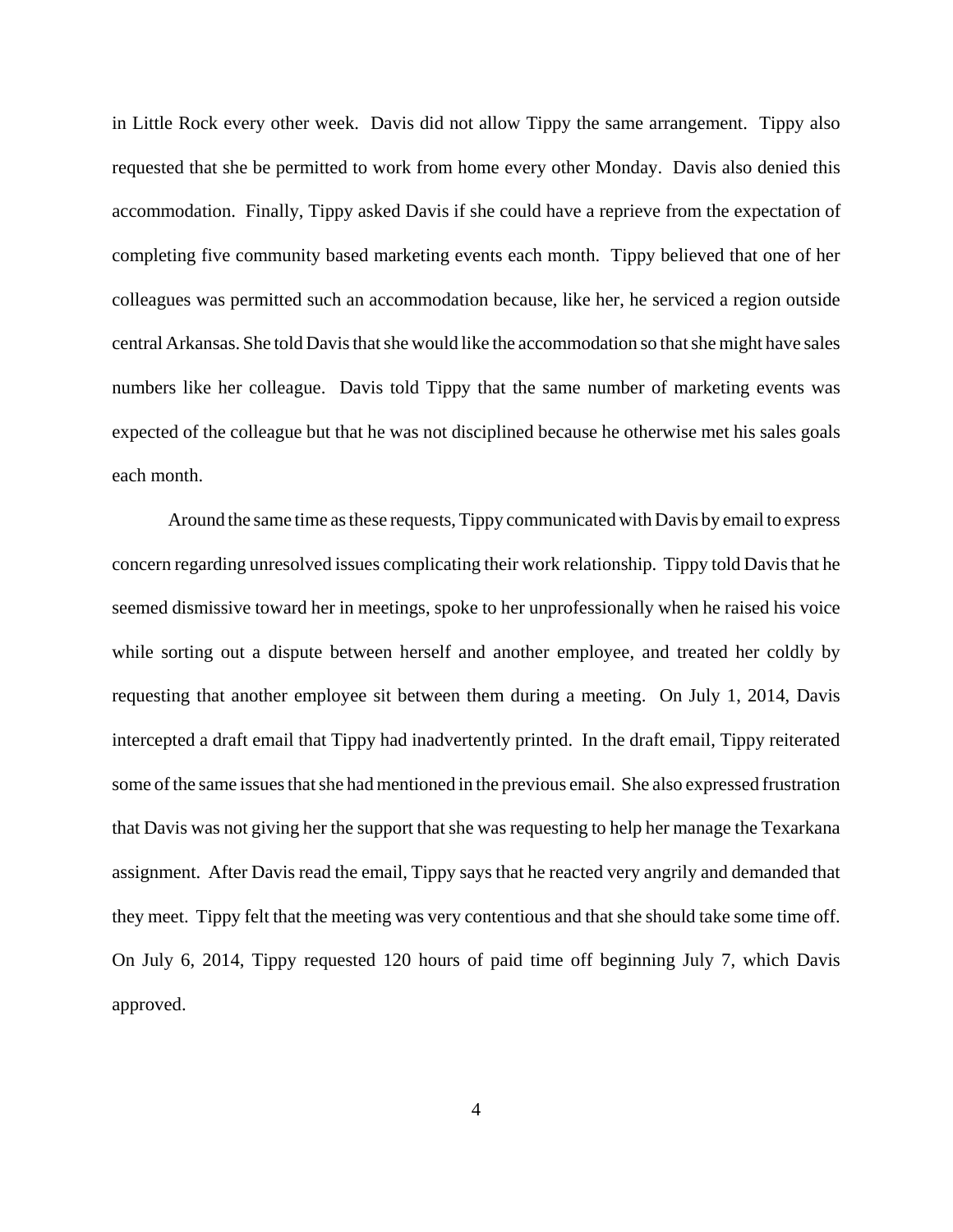While Tippy was on leave, several customers called Humana with complaints about Tippy. On July 16, an administrative services coordinator sent an email to Davis reporting that she had received three calls in the previous twenty-four hours with customer service complaints about a Humana sales representative. Two of the customers were from Texarkana and the other customer was from Nashville, which is near Texarkana. One customer from Texarkana and the customer from Nashville identified Tippy as the sales representative. Davis looked into the matter further and says that he called six of Tippy's customers. Davis states that all six customers reported that Tippy failed to show a required video in her sales presentation.<sup>2</sup> Davis was concerned over the lack of customer service, but he was particularly concerned with the noncompliant presentations. Humana, as a company selling Medicare Advantage products, is heavily regulated and under strict requirements when presenting its products to prospective customers. On July 24, Davis and his boss, Tommy Mays, met with Tippy to discuss the customer complaints and compliance issues. After the meeting, Davis emailed Tippy and told her that he would continue looking into the matter and that if he discovered a pattern of noncompliance, she could face disciplinary action up to and including termination. Davis asked Tippy to plan to meet with him on July 28 to discuss his findings.

On July 27, 2014, Tippy sent Davis a notice of resignation by email. After giving notice of her resignation, Tippy stated, "I would like to continue as an Independent agent with Humana." Davis responded that he thought her decision to resign was for the best and that Tippy was welcome to contract with Humana as an independent agent. Upon resigning, Tippy completed an exit interview in which she claimed that she had been treated differently than similarly situated white

 $2$  This evidence is admissible not as proof that Tippy failed to show the required video but as evidence of Davis's state of mind, i.e., that he was concerned about a lack of customer service. *Cf. Hardie v. Cotter and Co.*, 849 F.2d 1097, 1101 (8th Cir. 1988).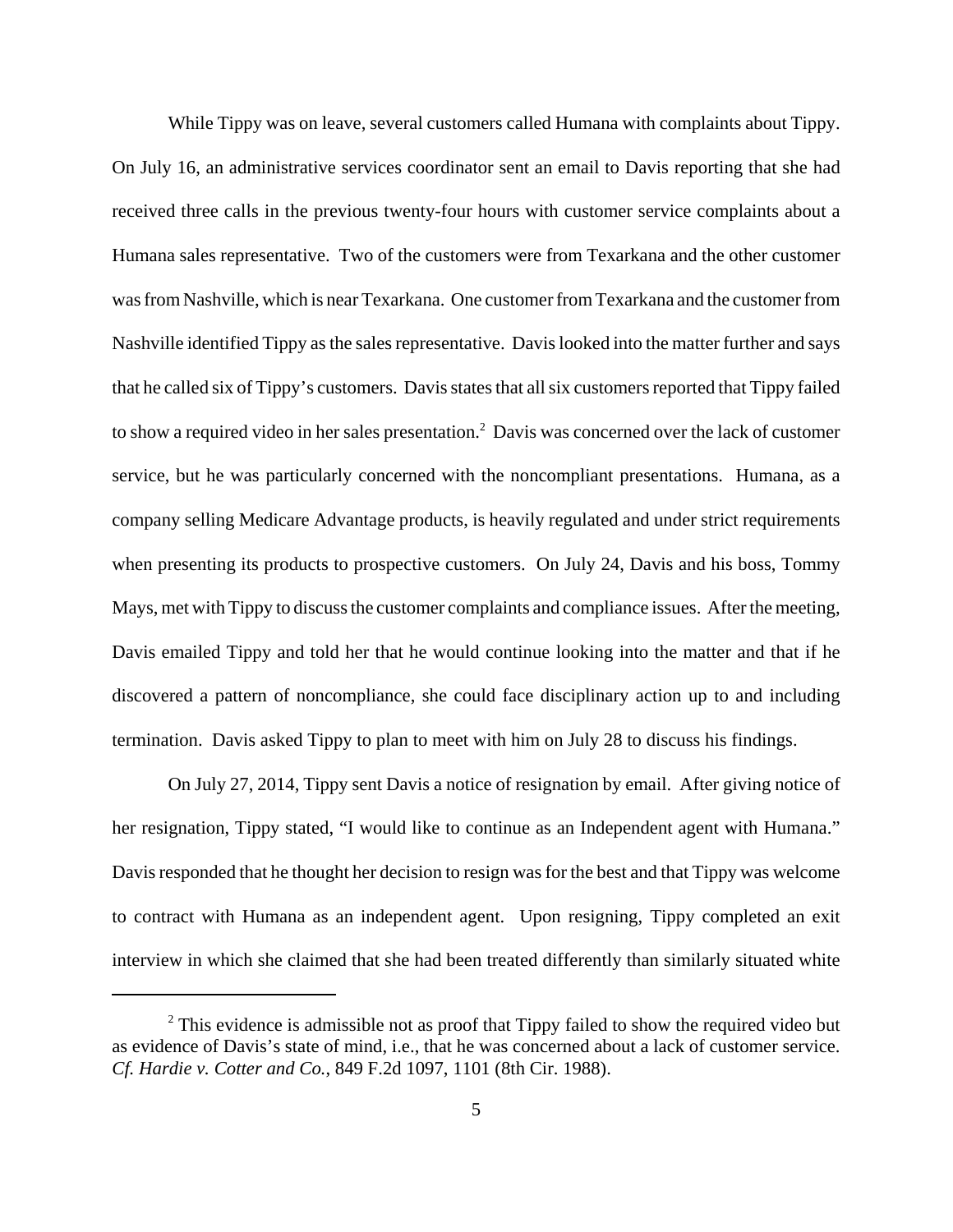colleagues because of her race. In a phone conversation with a Humana representative on July 31, Tippy expanded on her claims.

On August 15, 2014, Tippy emailed Mays inquiring about being processed as an independent contractor with Humana. Mays responded by email on that same day, stating that Humana would not allow her to work with the company as an independent contractor because of her pattern of noncompliant sales presentations. Tippy filed charges with the Equal Employment Opportunity Commission alleging that Humana discriminated against her on the basis of race and retaliated against her for protected activity. The EEOC has declined to pursue Tippy's charges. Having exhausted her administrative remedies, Tippy now brings this action against Humana.

#### **II.**

A court should grant summary judgment if the evidence demonstrates that there is no genuine dispute as to any material fact and the moving party is entitled to judgment as a matter of law. Fed. R. Civ. P. 56(a). The moving party bears the initial burden of demonstrating the absence of a genuine dispute for trial. *Celotex Corp. v. Catrett*, 477 U.S. 317, 323, 106 S. Ct. 2548, 2553, 91 L. Ed. 2d 265 (1986). If the moving party meets that burden, the nonmoving party must come forward with specific facts that establish a genuine dispute of material fact. *Matsushita Elec. Indus. Co., Ltd. v. Zenith Radio Corp.*, 475 U.S. 574, 587, 106 S. Ct. 1348, 1356, 89 L. Ed. 2d 538 (1986); *Torgerson v. City of Rochester*, 643 F.3d 1031, 1042 (8th Cir. 2011) (en banc). A genuine dispute of material fact exists only if the evidence is sufficient to allow a reasonable jury to return a verdict in favor of the nonmoving party. *Anderson v. Liberty Lobby, Inc.*, 477 U.S. 242, 248, 106 S. Ct. 2505, 2510, 91 L. Ed. 2d 202 (1986). The Court must view the evidence in the light most favorable to the nonmoving party and must give that party the benefit of all reasonable inferences that can be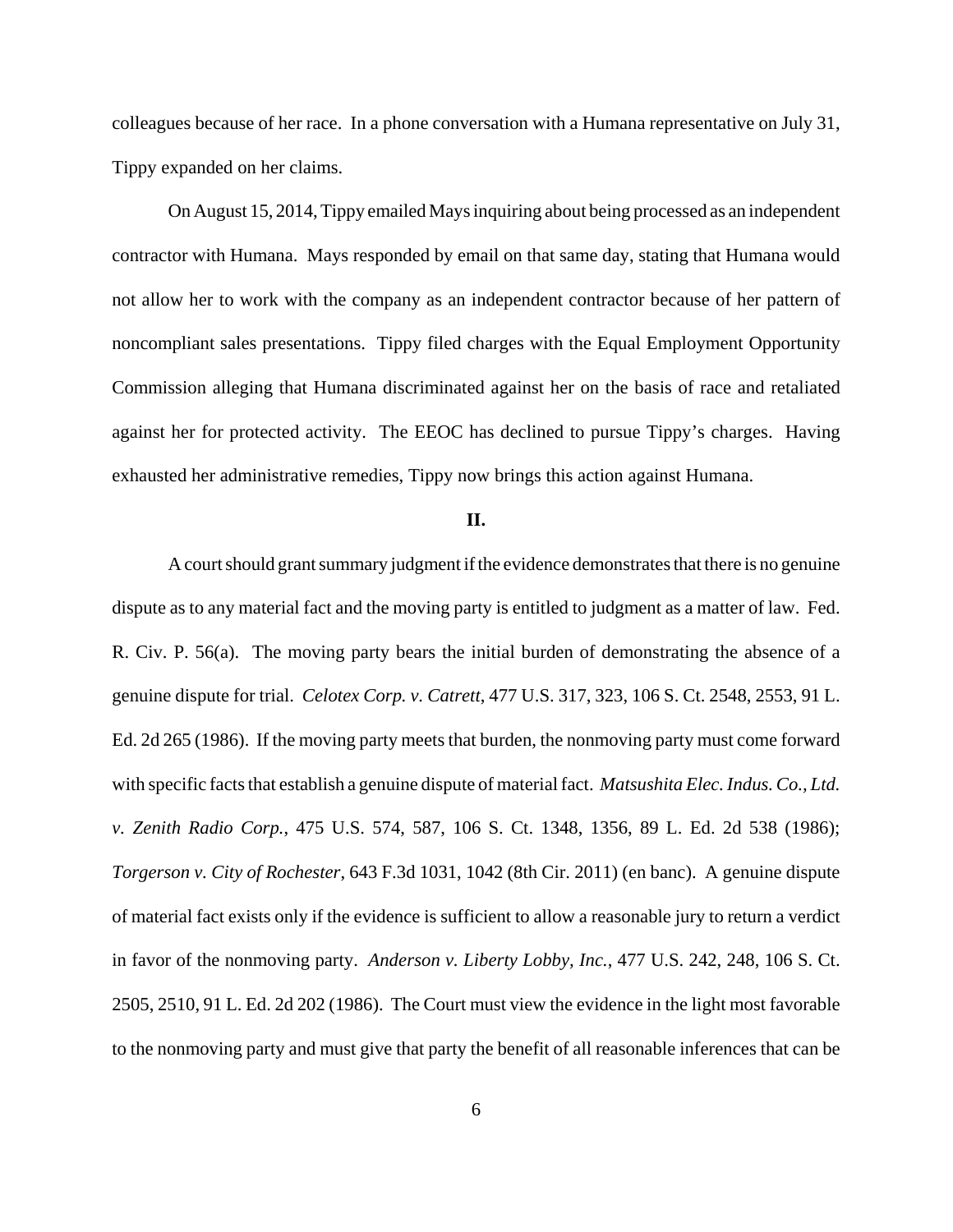drawn from the record. *Pedersen v. Bio-Med. Applications of Minn.*, 775 F.3d 1049, 1053 (8th Cir. 2015). If the nonmoving party fails to present evidence sufficient to establish an essential element of a claim on which that party bears the burden of proof, then the moving party is entitled to judgment as a matter of law. *Id*. "There is no 'discrimination case exception' to the application of summary judgment, which is a useful pretrial tool to determine whether any case, including one alleging discrimination, merits a trial." *Torgerson*, 643 F.3d at 1043 (citations omitted).

## **III.**

Tippy alleges that Humana discriminated against her on the basis of her race when Davis refused to provide her with the accommodations she had requested. In the usual case, race discrimination under Title VII and section 1981 are analyzed jointly. *See MacDissi v. Valmont Indus., Inc.*, 856 F.2d 1054, 1059-60 (8th Cir. 1988). Tippy does not allege that there is direct evidence supporting her race-discrimination claim. Accordingly, the Court analyzes her claim under the familiar *McDonnell Douglas* framework. *See Roxas v. Presentation Coll.*, 90 F.3d 310, 315 (8th Cir. 1996) (noting that *McDonnell Douglas* applies to cases arising under both Title VII and section 1981). Under *McDonnell Douglas*, Tippy must present a prima facie case of intentional discrimination. *See McDonnell Douglas Corp. v. Green*, 411 U.S. 792, 802-04, 93 S. Ct. 1817, 1824-25, 36 L. Ed. 2d 668 (1973). Tippy's burden at this stage "is not onerous." *See Tex. Dep't of Cmty. Affairs v. Burdine*, 450 U.S. 248, 253-54, 101 S. Ct. 1089, 1093-94, 67 L. Ed. 2d 207 (1981). If Tippy makes out a prima facie case, the burden then shifts to Humana to articulate a legitimate, nondiscriminatory reason for the action it took. *See McDonnell Douglas*, 411 U.S. at 802-03, 93 S. Ct. at 1824-25. If Humana meets this "minimal" burden, Tippy must show that the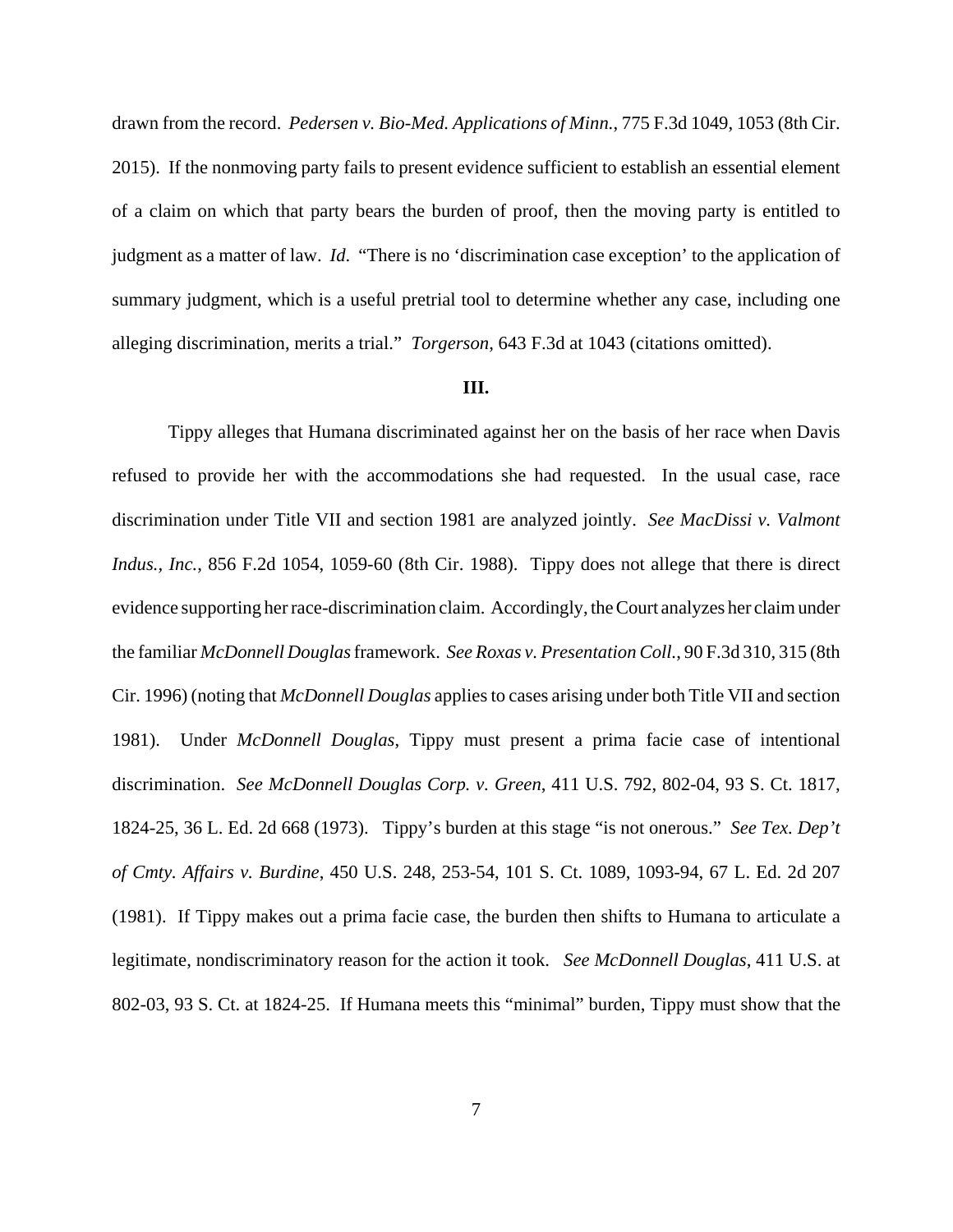proffered reason is pretext for unlawful discrimination. *Id.* at 804, 93 S. Ct. at 1825; *Cody v. Prairie Ethanol, LLC*, 763 F.3d 992, 996 (8th Cir. 2014).

To establish a prima facie case of racial discrimination, Tippy must show that: (1) she was a member of a protected group; (2) she was meeting Humana's legitimate expectations; (3) she suffered an adverse employment action; and (4) similarly situated employees who are not members of her race were treated differently. *See Clark v. Runyon*, 218 F.3d 915, 918 (8th Cir. 2000). Humana disputes that Tippy can show that she suffered an adverse employment action or that other similarly situated employees of another race were treated differently.

An adverse employment action is a change in working conditions that produces a material employment disadvantage. *Wagner v. Campbell*, 779 F.3d 761, 766 (8th Cir. 2015). Examples include termination, reduction in compensation, and changes that affect an employee's future career prospects. *Id.* On the other hand, inconveniences associated with a job reassignment, standing alone, are insufficient to demonstrate an adverse employment action. *Turner v. Gonzales*, 421 F.3d 688, 697 (8th Cir. 2005).

Humana argues that Tippy cannot show that she suffered an adverse employment action based on Davis denying her requested accommodations. According to Humana, the temporary assignment to Texarkana and its additional obligations amounted to mere inconveniences but not material changes in working conditions.

Tippy acknowledges that the Texarkana assignment itself is not an adverse employment action. Nevertheless, she contends that a reasonable juror could infer that Davis favored white employees over Tippy because similarly situated white employees were granted some of the same accommodations as those Tippy was denied.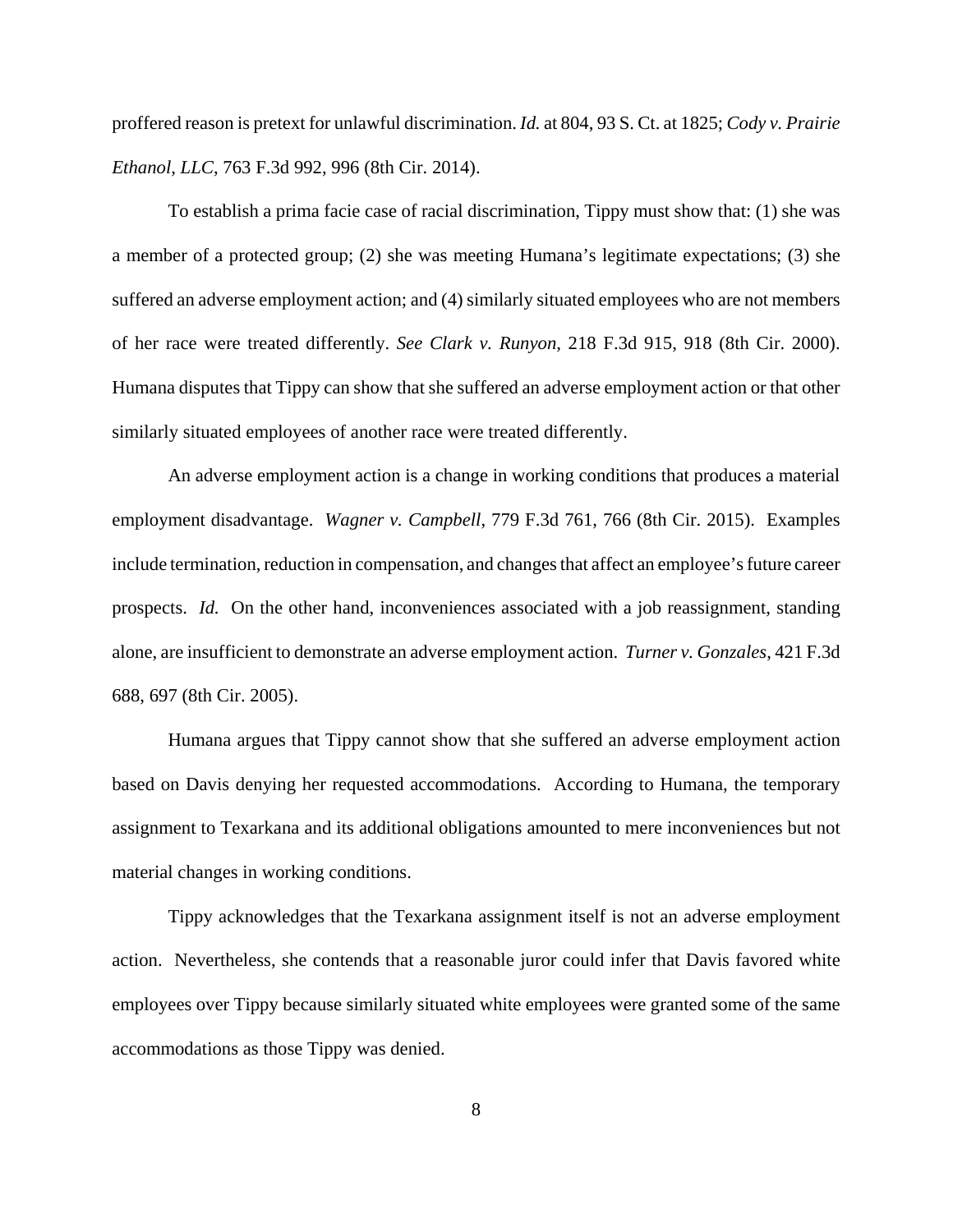The second amended complaint states that Tippy requested the accommodations "in order to have additional time to meet company expectations for servicing the Texarkana area." Document #5 at  $\P$  15. Tippy seems to assume that the Texarkana assignment without the requested accommodations constitutes an adverse employment action, but there is no evidence that she suffered more than the normal inconveniences associated with a change in job duties. Tippy's additional obligations may have spread her a little thin, but the Eighth Circuit has not regarded increased job responsibilities "involving no corresponding reduction in salary, benefits, or prestige" as an adverse employment action*. Higgins v. Gonzales*, 481 F.3d 578, 585 (8th Cir. 2007) *abrogated on other grounds by Torgerson*, 643 F.3d 1031 (8th Cir. 2011) (en banc); *see also Harlston v. McDonnell Douglas Corp.*, 37 F.3d 379, 382 (8th Cir. 1994) (holding that although secretary had been reassigned to a job that "was more stressful," the changes in duties and job responsibilities caused no materially significant disadvantage).

The second amended complaint alleges that Humana refused to reimburse Tippy's travel expenses in the same way that Humana reimbursed other employees' travel expenses. Tippy now concedes that the Texarkana assignment did not result in a reduction in salary, benefits, or prestige. Her rate of commission remained unchanged, and she was reimbursed mileage like other employees. Although she requested that Humana reimburse hotel expenses, she testified that Humana's refusal to do so was not based on her race. Additionally, Tippy does not argue that the denial of her requested accommodations caused some other adverse employment action. Without more, Davis's denials of Tippy's requested accommodations do not constitute an adverse employment action. Tippy has failed to make out a prima facie case of employment discrimination on the basis of race under Title VII and section 1981.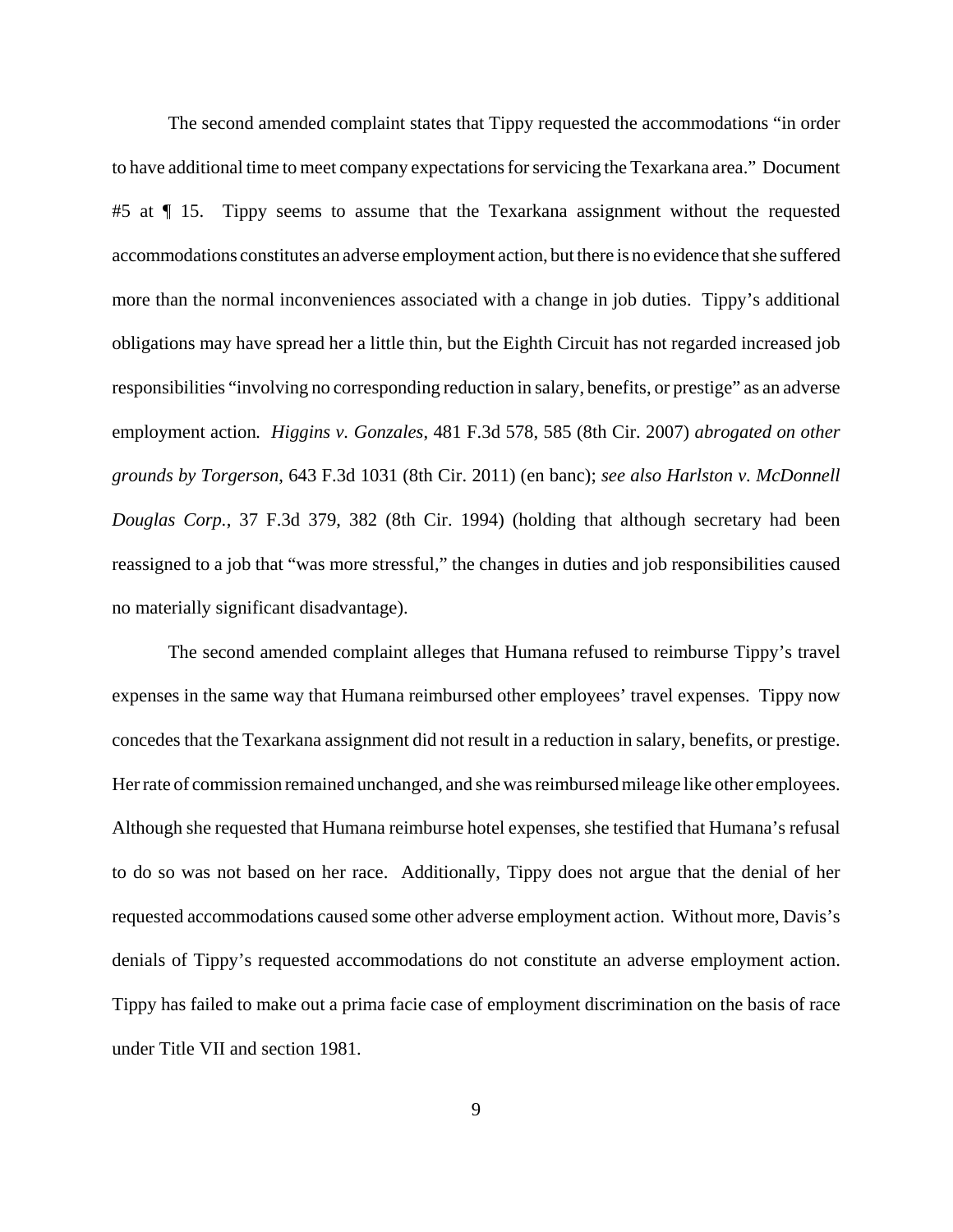Tippy next alleges that she was constructively discharged. She argues that Davis treated her in a racially discriminatory manner and made working at Humana intolerable. To establish a constructive-discharge claim under Title VII, Tippy must show that (1) Humana deliberately created intolerable working conditions with the intention of forcing her to quit and (2) she gave Humana a reasonable opportunity to resolve the problem before resigning. *See Alvarez v. Des Moines Bolt Supply, Inc.*, 626 F.3d 410, 418 (8th Cir. 2010). Tippy must show that a reasonable person in her situation would find the working conditions intolerable—her subjective feelings are not considered. *Id.*

Tippy alleges that Davis made working at Humana intolerable by treating her with open contempt and disrespect. Tippy specifically references Davis questioning why Humana considered her a productive employee, raising his voice at her while trying to resolve an employee dispute, treating her dismissively in meetings, and asking another employee to sit between them during an office meeting. These allegations fail to show that Tippy's working conditions were intolerable. The Eighth Circuit has described the burden on Tippy as "substantial" and a bar that is "quite high." *See O'Brien v. Dep't of Agric.*, 532 F.3d 805, 810-11 (8th Cir. 2008). Title VII does not prescribe "a general civility code for the American workplace." *Burlington N. & Santa Fe Ry. v. White*, 548 U.S. 53, 68, 126 S. Ct. 2405, 2415, 165 L. Ed. 2d 345 (2006) (quotations and citations omitted). Tippy's allegations show only that Davis may have treated her uncivilly, but she has not shown that her working conditions were so intolerable that a reasonable person would be compelled to resign. *See Breeding v. Arthur J. Gallagher & Co.*, 164 F.3d 1151, 1160 (8th Cir. 1999) *abrogated on other grounds by Torgerson*, 643 F.3d 1031 (8th Cir. 2011).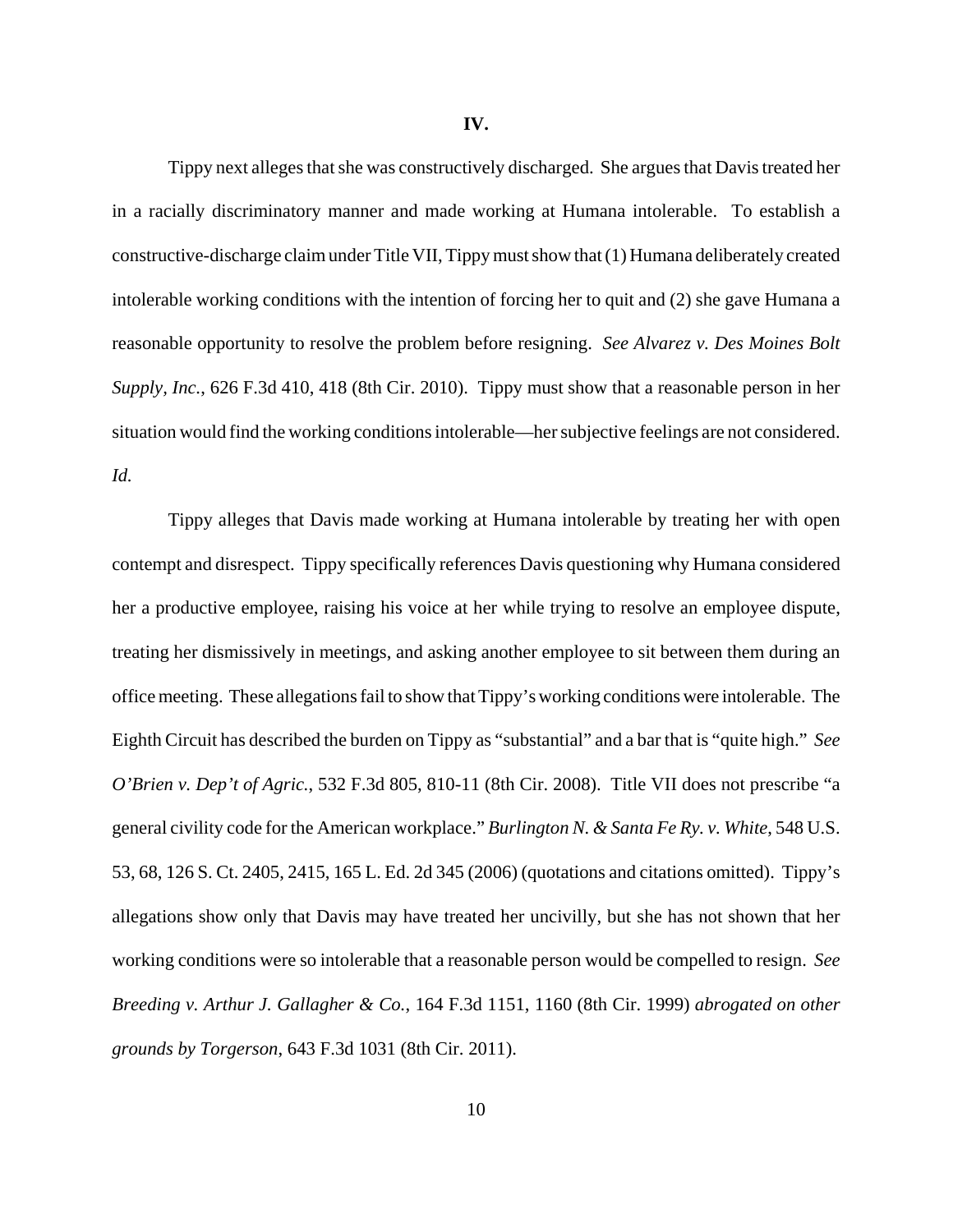Furthermore, Tippy's argument that she was constructively discharged is inconsistent with her own testimony regarding the reason she resigned. Tippy did not testify that she resigned because of the rudeness with which Davis treated her. Rather, she testified that she resigned because she expected to be discharged and she believed that if she resigned before she was discharged she could contract with Humana as an independent agent and keep her book of business.

#### **V.**

Tippy last alleges that Humana unlawfully retaliated against her by refusing to allow her to sell Humana products as an independent contractor. To establish a prima facie case of retaliation, Tippy must show the following: (1) she engaged in a protected activity; (2) she suffered an adverse employment action; and (3) a causal connection between the protected activity and the adverse employment action. *See Box v. Principi*, 442 F.3d 692, 696 (8th Cir. 2006). Tippy must establish that her protected activity was a but-for cause of the alleged adverse action by Humana. *See Univ. of Tex. Sw. Med. Ctr. v. Nassar*, 133 S. Ct. 2517, 2534, 186 L. Ed. 2d 503 (2013).

Tippy has failed to establish a prima facie case of retaliation, Humana argues, because Tippy cannot show that Humana's refusal to allow her to work as an independent contractor was the result of her engaging in protected activity. Tippy contends that Humana denied her the position because she complained about being subjected to racial discrimination in her exit interview and follow-up to that interview. Tippy asserts that Davis and Mays both told her that she could work for Humana as an independent contractor and only changed their tune after she made the racial-discrimination charges in the exit interview. The evidence shows that Davis responded to Tippy's resignation by telling her that her resignation was for the best and she was "welcome to still contract with Humana as an independent agent." After Tippy's resignation, she completed an exit interview in which she